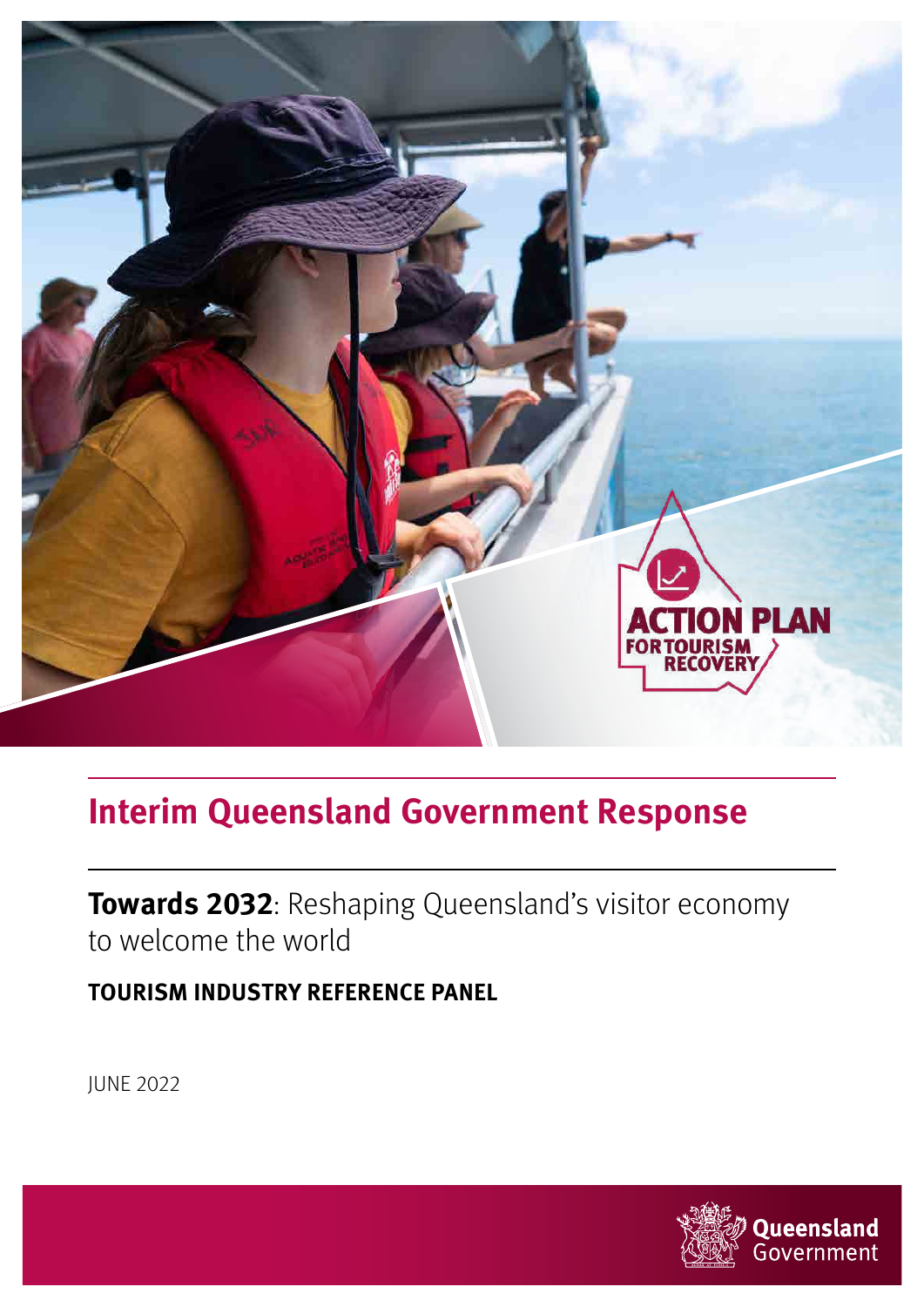### Message from the Minister

Underpinned by a strong and effective public health response to the COVID-19 pandemic, enabling eased restrictions, Queensland's tourism industry is now rapidly emerging from the impacts of COVID-19, with strong growth and rising demand for the state's stunning tourism destinations and experiences.

The Queensland Government welcomes the independent Tourism Industry Reference Panel's report Towards 2032: Reshaping Queensland's visitor economy to welcome the world  $-$  a plan to deliver uniquely Queensland experiences in step with the needs of visitors, communities and the environment and their wide-ranging recommendations about how to shape the industry's long-term success.

I thank the panel members – tourism industry leaders Ms Liz Savage (Chair), Mr Brett Godfrey and Mr John O'Neill – for their work, passion and commitment to help position Queensland as a tourism destination like no other.

When the Panel was first formed, the notion of recovery felt very distant. It was a time when Australia was shut off from the world, a time before the vaccine roll-out and when many had their shifts cut overnight.

The Panel engaged widely, including a state-wide consultation process, and commissioned research to understand the opportunities available to Queensland.

The Queensland tourism industry has embraced the opportunity to participate and I commend those individuals, businesses, industry groups, local governments and organisations with an interest in the future of tourism in Queensland.

The report summarises the Panel's findings and recommends actions for industry and government to implement together while looking at recovery through the lens of rebuilding after natural disasters, skills shortages and supply chain setbacks. It sets an ambitious vision for Queensland's visitor economy in 2032, with Queensland being the destination of choice for domestic and global visitors seeking the world's best experiences.

I welcome the Panel's advice and targets for the sector's recovery and growth – these targets set an aspirational goal for all stakeholders to focus their efforts. Some recommendations will need further consideration to determine a Queensland Government position that balances competing interests and to assess whether practical and successful solutions can be implemented which align and progress government's objectives for the community, built around Unite and Recover – Queensland's Economic Recovery Plan.

On behalf of the Queensland Government, I commit to commence work immediately, together with industry to create a shared long-term tourism industry strategy that responds to these recommendations.

This is just the start in a new way of us all working together to make a stronger visitor economy for Queensland.



**The Honourable Stirling Hinchliffe MP**

Minister for Tourism, Innovation and Sport and Minister Assisting the Premier on Olympics and Paralympics Sport and Engagement

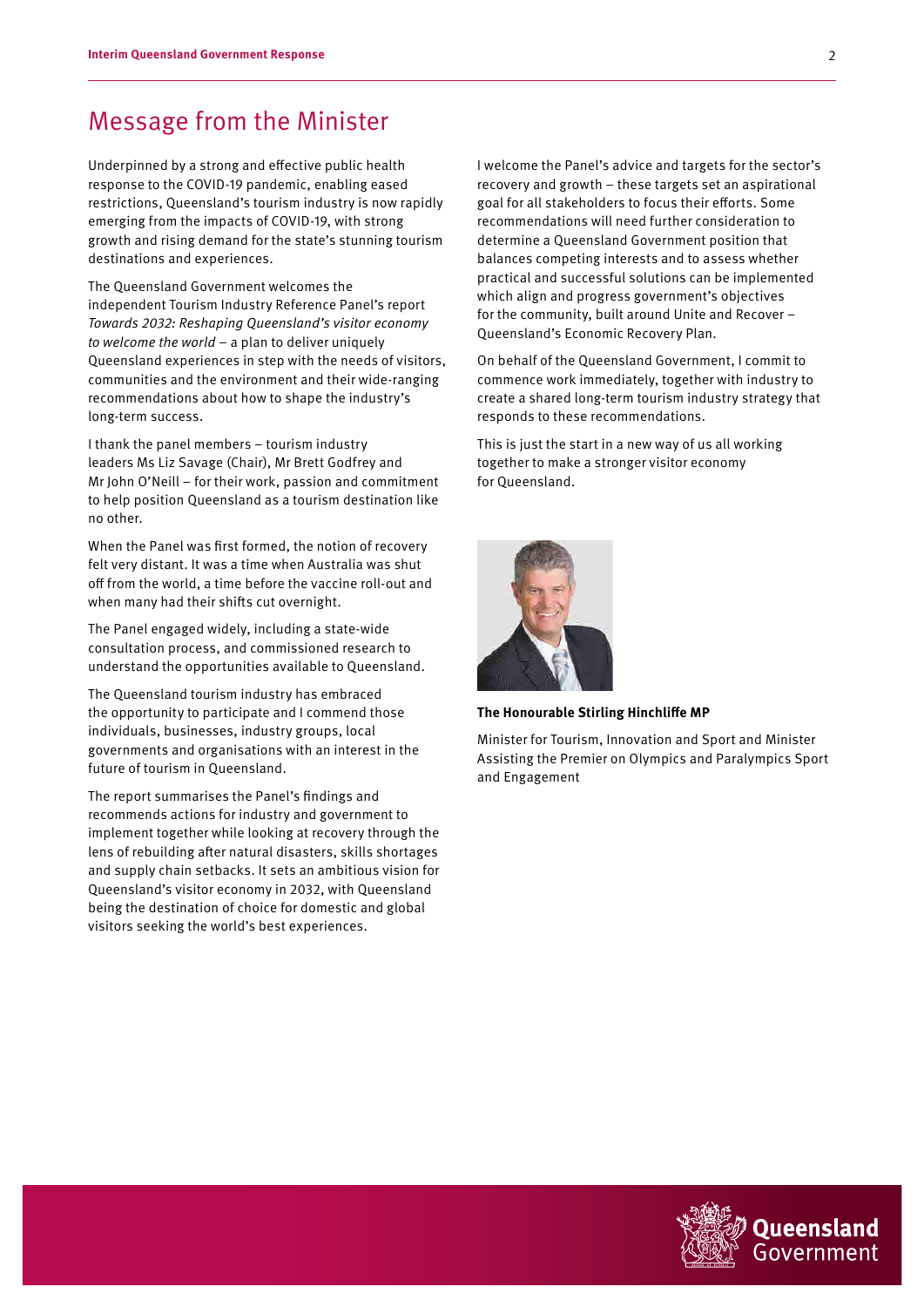## Accelerating Queensland's tourism recovery

The Tourism Industry Reference Panel was established in March 2021 to identify actions and opportunities to accelerate Queensland's tourism recovery. The Panel's Terms of Reference is available online at **[www.dtis.qld.](www.dtis.qld.gov.au/tourism/tourism-industry-reference-panel) [gov.au/tourism/tourism-industry-reference-panel](www.dtis.qld.gov.au/tourism/tourism-industry-reference-panel)**

The Queensland Government's efforts to sustain and strengthen the tourism sector have seen unprecedented investment during COVID-19. Over \$1.1 billion has been provided in specific economic and recovery support funding for the tourism, hospitality and events sectors over the past two years alone.

Following the release of the Panel's Interim Action Plan for Tourism Recovery in October 2021, the Queensland Government, working with industry partners, have progressed several recovery actions, including:

- › \$200 million co-investment with the state's four international airports to supercharge international aviation (already securing one of the most significant aviation deals to land in Queensland with direct flights from San Francisco to Brisbane International Airport)
- \$74 million Rebuilding Queensland Tourism Program, and
- › initiatives that respond to areas of opportunity identified by the Panel, like business events, a pathway to net zero emissions, and enabling future growth.

#### **Opportunities for long-term success**

The Panel has provided recommendations about a broad range of issues relevant to the future success of the state's visitor economy. Recommendations, such as those related to future statutory bodies, planning and regulatory reforms, and funding model proposals will provide valuable guidance on how all levels of government and industry could further support tourism businesses into the future.

Some of the Panel's recommendations seek additional resources or changes to existing funding allocations such as the proposed Experience Development Fund, an extended Growing Tourism Infrastructure Fund and enhancing destination marketing and events support. Government will consider these as part of the full response to the Action Plan, taking into consideration the government's fiscal position and budget process.

Positioning Queensland as a tourism destination like no other is something that governments cannot do alone. It will therefore be essential that implementation of actions for the future strategic approach for Queensland tourism has strong industry support, leadership and resourcing.

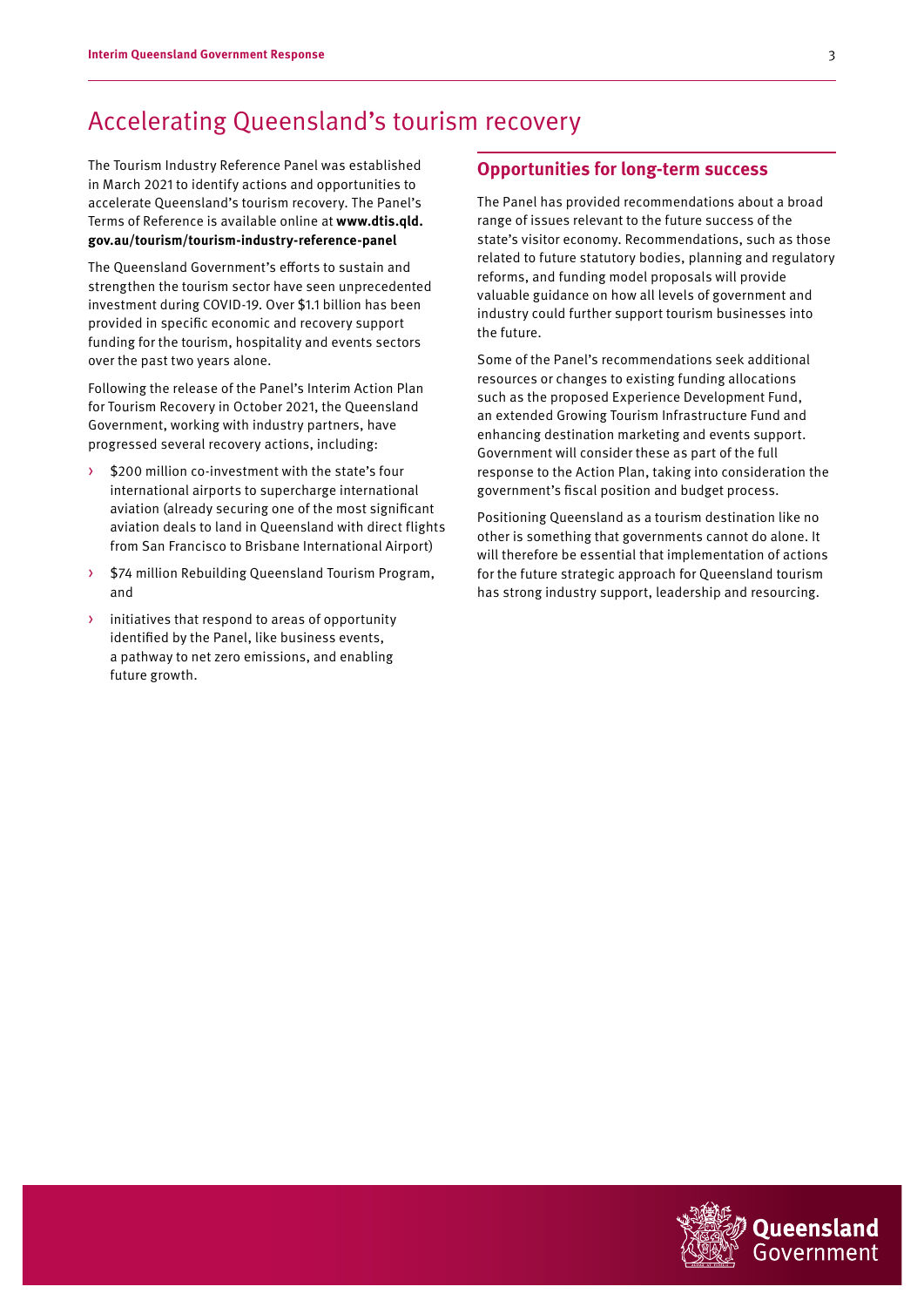# A leading COVID-19 health response and unprecedented COVID-19 recovery and support for tourism

Public health measures were a key pillar of Queensland's successful pandemic response, easing restrictions on movement earlier than other jurisdictions. Coupled with targeted business support, this helped many tourism businesses to limit long-term implications of the Pandemic's peak challenges.

The Queensland Government has acted throughout the pandemic to support the tourism industry with more than \$1.1 billion committed to support the tourism, events and hospitality sectors. Significant examples include:

- › More than **\$188 million** in hardship and support grants specific to tourism including the Tourism and Hospitality Hardship Grants, Growing Tourism Infrastructure Grants, Marine Tourism Support and International Tourism Adaptation Grants
- › Tourism, events and hospitality businesses also received more than **\$115.9 million** in funding from the COVID-19 Business Support Package and Small Business Adaption Grant Program
- › More than **\$120.8 million** in relief from fees and charges, including state land rent, marine berthing fees, inbound tour operator and whale watching fees, as well as liquor and gaming licensing fees
- › Over **\$144 million** to support Queensland's tourism and hospitality workforce including the COVID-19 Jobs Support Loan Scheme helping businesses retain employees and maintain their operations during the height of the pandemic, and the **\$7.5 million** Work in Paradise initiative to help overcome chronic labour and skills shortages exacerbated by COVID-19
- Recovery initiatives to address immediate needs, drive demand, and support rapid recovery including voucher programs, including the Holiday Dollars Program, contributions to Gold Coasters Play Money – border zone boost, the Great Queensland Getaway and the **\$15 million** Domestic Aviation Route Restart Program
- Free financial counselling assistance to help tourism operators financially impacted as a result of COVID-19 or a natural disaster, including 14 Tourism and Small Business Financial Counsellors
- › The **\$74 million** Rebuilding Queensland Tourism election commitment continues to support industry through: funding for tourism activation, events, marketing, regional tourism and future proofing the industry.

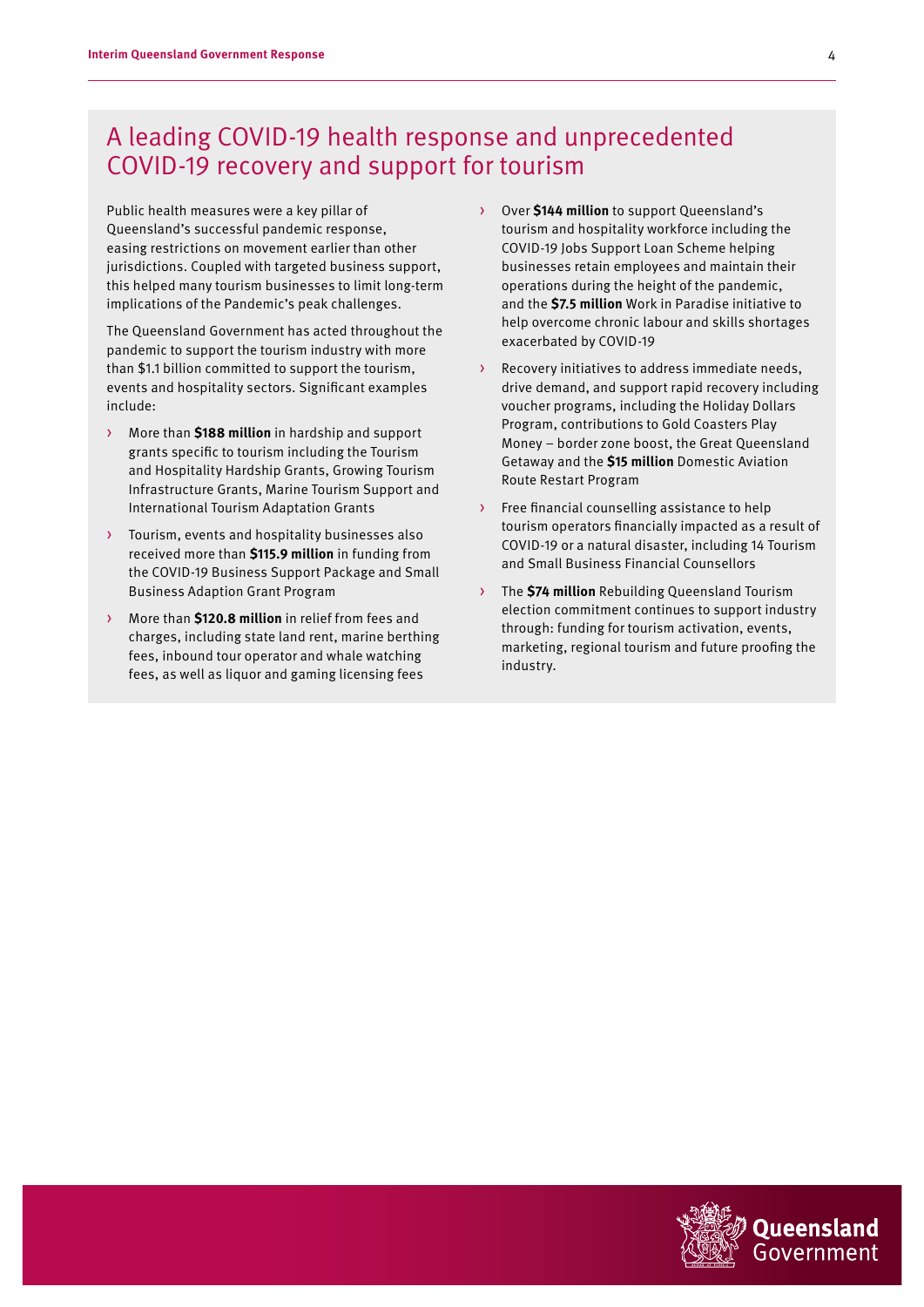# Interim Action Plan for Tourism Recovery: 100 Day Achievements

The Interim Action Plan for Tourism Recovery released by the Tourism Industry Reference Panel in October 2021 focused heavily on the immediate needs of the sector in anticipation of rapid recovery. The Queensland Government has progressed all 27 immediate actions as recommended by the Panel, including:

- › the border opened to quarantine-free arrivals of domestic and international visitors and students
- **\$133 million** paid to tourism and hospitality businesses impacted by past border closures through grants including the Tourism and Hospitality Hardship Grant Program
- › rebuilding visitor confidence and stimulate direct bookings to industry, trade and aviation partners, through the Days like This, Good to Go, Great Queensland Getaway and the Adventure Series campaigns
- **\$100 million** (matched by industry) to re-build aviation capacity into Queensland
- › protocols for the resumption of cruising in Queensland are in place, developed in consultation with industry, with the first cruise ship returning to Queensland in June 2022
- establishing the **\$7 million** Queensland Government Convention and Exhibition Centre Economic Recovery Bid Support Program
- › delivering the **\$7.5 million** Work in Paradise initiative which included a tourism and hospitality jobs website and incentivising 3,500 people to take a tourism job in regional Queensland
- › tourism development opportunities adjacent to or within protected areas identified, with potential ecotourism projects under consideration
- engaging Get Skilled Access to undertake an accessible tourism audit in targeted Queensland tourism regions and recommend areas for improvement
- Our Country Advisory Service extended to July 2024 to support the development of Indigenousowned tourism businesses and experiences
- establishing a government-industry reference group on Indigenous tourism to inform implementation of future Indigenous tourism initiatives, including the next steps in implementing the First Nations Tourism Plan
- › developing tourism investment attraction collateral to promote the case for investing in Queensland's visitor economy, including the Queensland Tourism Investment Prospectus, a series of regional snapshots, and refreshed Tourism Investment website to offer a 'front door' for potential investors
- hosted a Queensland Investment Forum, with a focus on tourism investment
- › a new cohort of 28 Young Tourism Leaders appointed to promote tourism as a career to young people
- funding the Queensland Tourism Industry Council to deliver Career Roadshow events across Queensland
- the Queensland Small Business Commissioner legislated as a permanent office, adjustments made to liquor licensing and takeaway rules, and tourism sector representation on the Queensland Small Business Advisory Council
- advocating to the Australian Government for insurance reform and encouraging accessible and affordable insurance.